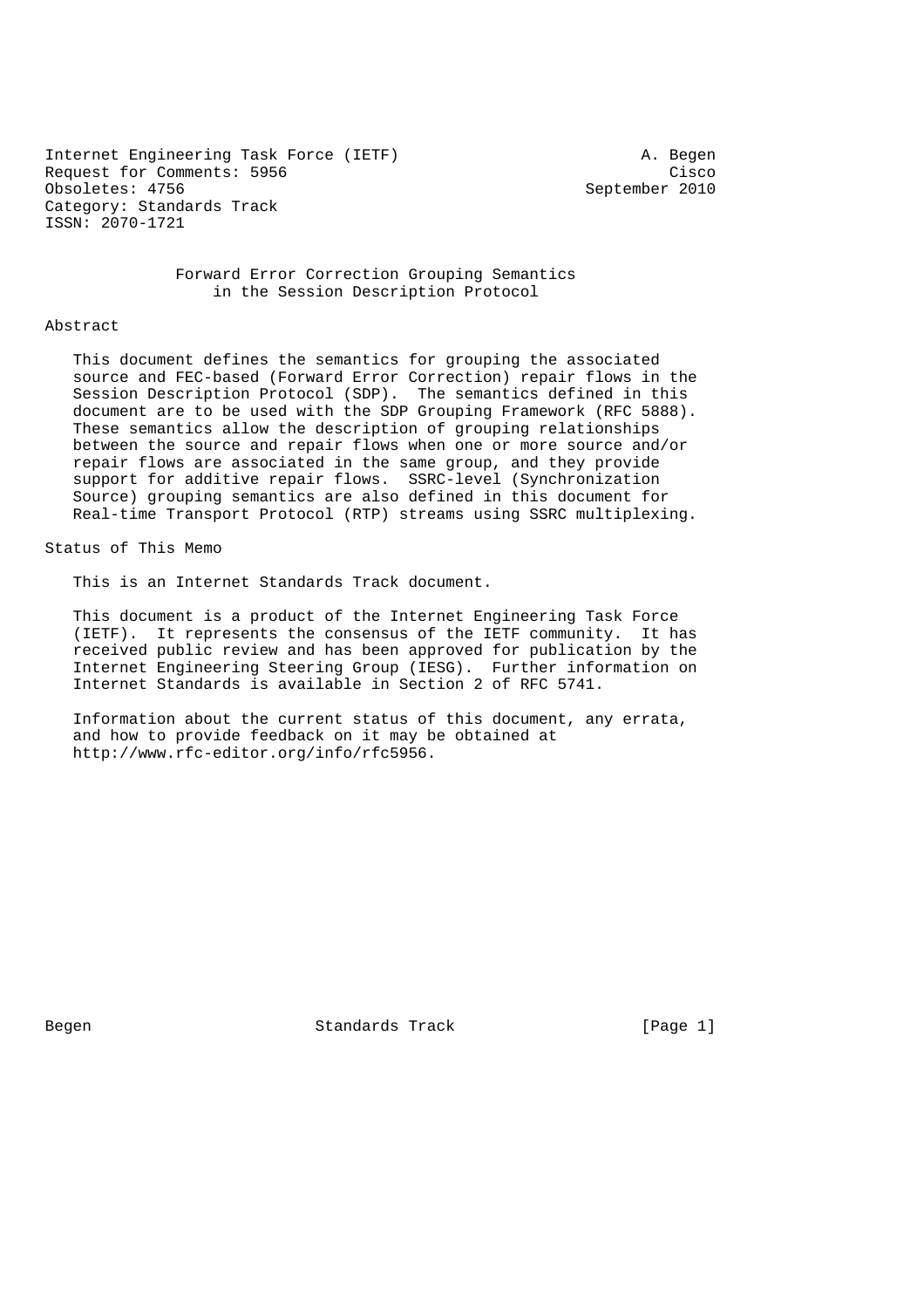# Copyright Notice

 Copyright (c) 2010 IETF Trust and the persons identified as the document authors. All rights reserved.

 This document is subject to BCP 78 and the IETF Trust's Legal Provisions Relating to IETF Documents (http://trustee.ietf.org/license-info) in effect on the date of publication of this document. Please review these documents carefully, as they describe your rights and restrictions with respect to this document. Code Components extracted from this document must include Simplified BSD License text as described in Section 4.e of the Trust Legal Provisions and are provided without warranty as described in the Simplified BSD License.

Table of Contents

|    | 3. Requirements and Changes from RFC 4756 5           |
|----|-------------------------------------------------------|
|    |                                                       |
|    |                                                       |
|    |                                                       |
|    |                                                       |
|    |                                                       |
|    |                                                       |
|    | 4.3. FEC Grouping for SSRC-Multiplexed RTP Streams  9 |
|    |                                                       |
|    | 4.5. SDP Offer/Answer Model and RFC 4756              |
|    | Backward-Compatibility Considerations 11              |
|    |                                                       |
| б. |                                                       |
|    |                                                       |
|    |                                                       |
|    |                                                       |
|    |                                                       |
|    |                                                       |

Begen Standards Track [Page 2]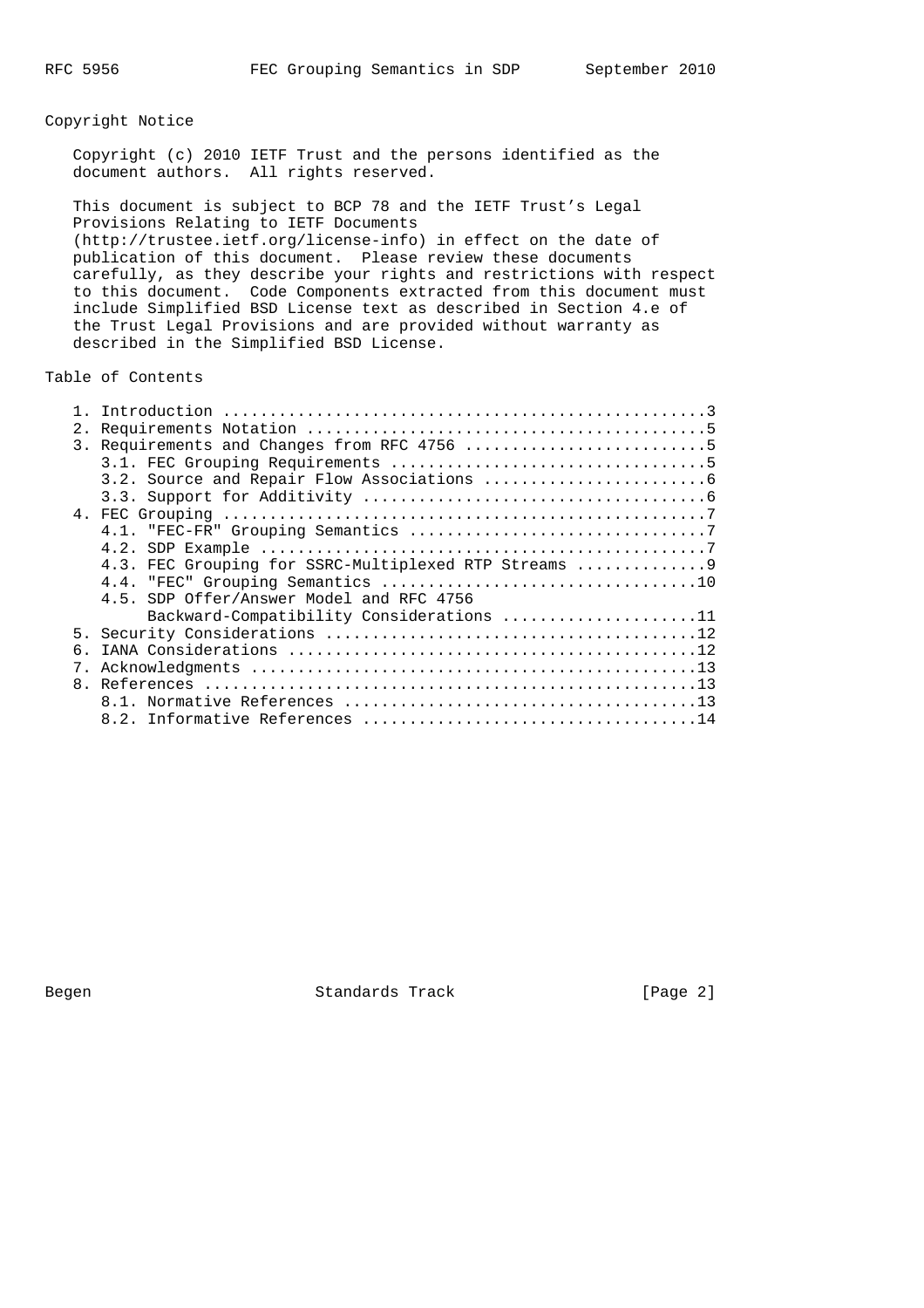# 1. Introduction

 Any application that needs a reliable transmission over an unreliable packet network has to cope with packet losses. Forward Error Correction (FEC) is an effective approach that improves the reliability of the transmission, particularly in multicast and broadcast applications where the feedback from the receiver(s) is potentially limited.

 In a nutshell, FEC groups source packets into blocks and applies protection to generate a desired number of repair packets. These repair packets may be sent on demand or independently of any receiver feedback. The choice depends on the FEC scheme, the packet loss characteristics of the underlying network, the transport scheme (e.g., unicast, multicast, and broadcast), and the application. At the receiver side, lost packets can be recovered by erasure decoding, provided that a sufficient number of source and repair packets have been received.

 For example, one of the most basic FEC schemes is the parity codes, where an exclusive OR (XOR) operation is applied to a group of packets (i.e., source block) to generate a single repair packet. At the receiver side, this scheme provides a full recovery if only one packet is lost within the source block and the repair packet is received. There are various other ways of generating repair packets, possibly with different loss-recovery capabilities.

 The FEC Framework [FEC-FRAMEWK] outlines a general framework for using FEC codes in multimedia applications that stream audio, video, or other types of multimedia content. The FEC Framework specification states that source and repair packets must be carried in different streams, which are referred to as the source and repair flows, respectively. At the receiver side, the receivers should know which flows are the source flows and which ones are the repair flows. The receivers should also know the exact association of the source and repair flows so that they can use the correct data to repair the original content in case there is a packet loss. SDP [RFC4566] uses [RFC5888] and this RFC for this purpose.

 In order to provide applications more flexibility, the FEC Framework [FEC-FRAMEWK] allows a source flow to be protected by multiple FEC schemes, each of which requires an instance of the FEC Framework. Thus, multiple instances of the FEC Framework may exist at the sender and the receiver(s). Furthermore, within a single FEC Framework instance, multiple source flows may be grouped and protected by one or more repair flows.

Begen Standards Track [Page 3]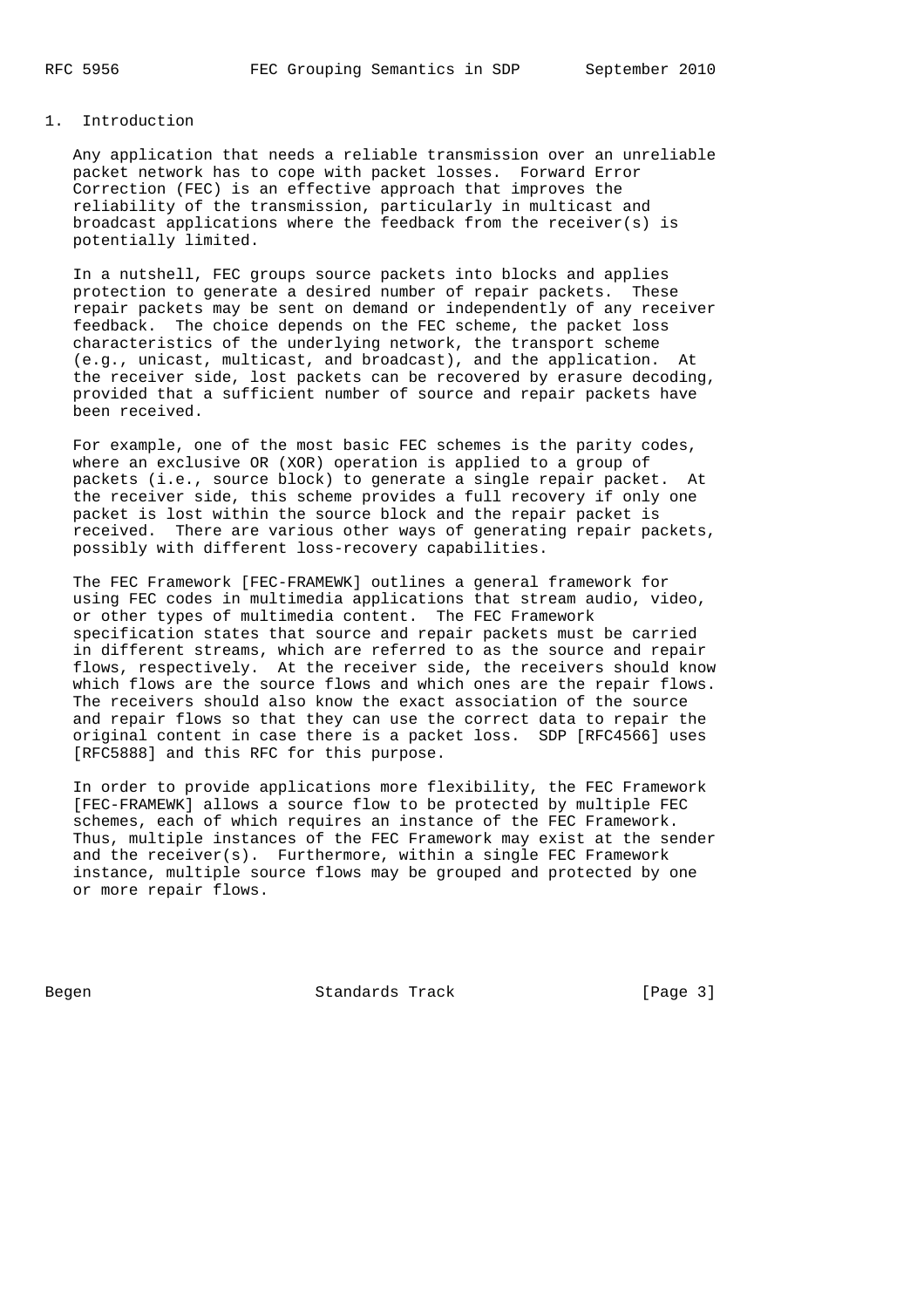The FEC Framework requires the source and repair packets to be carried in different streams. When the Real-time Transport Protocol (RTP) [RFC3550] is used to carry the source and repair streams, the FEC Framework recommends that each stream be carried in its own RTP session. This provides flexibility in using FEC in a backward compatible manner. However, in some scenarios, it may be desirable for a single RTP session to carry multiple RTP streams via Synchronization Source (SSRC) multiplexing in order to reduce the port usage. For such scenarios, appropriate grouping semantics are also required.

 A basic example scenario is shown in Figure 1. Here, the source flow S1 is protected by the repair flow R1. Also, the source flows S1 and S2 are grouped and protected together by the repair flow R2.

 SOURCE FLOWS | FEC FRAMEWORK INSTANCE #1 | S1: Source Flow |--------| R1: Repair Flow  $+--$  | | S2: Source Flow | +\_\_\_\_\_\_\_\_\_\_\_\_\_\_\_\_\_\_\_\_\_\_\_\_\_\_\_\_\_\_| FEC FRAMEWORK INSTANCE #2

| R2: Repair Flow

 Figure 1: Example scenario with two FEC Framework instances where R1 protects S1 and R2 protects the group of S1 and S2

 Grouping source flows before applying FEC protection may allow us to achieve a better coding performance. As a typical scenario, suppose that source flows S1 and S2 in Figure 1 correspond to the base and enhancement layers in a layered video content, respectively. The repair flow R2 protects the combination of the base and enhancement layers for the receivers that receive both layers, whereas the repair flow R1 protects the base layer only, for the receivers that want the base layer only or that receive both layers but prefer FEC protection for the base layer only due to a bandwidth or any other limitation.

 The grouping semantics defined in this document offer the flexibility to determine how source streams are grouped together prior to applying FEC protection. However, not all FEC schemes may support the full range of the possible scenarios (e.g., when the source streams carry different top-level media types such as audio and video).

 Using multiple FEC Framework instances for a single source flow provides flexibility to the receivers. An example scenario is sketched in Figure 2. Different instances may offer repair flows that are generated by different FEC schemes, and receivers choose to receive the appropriate repair flow(s) that they can support and

Begen Begen Standards Track [Page 4]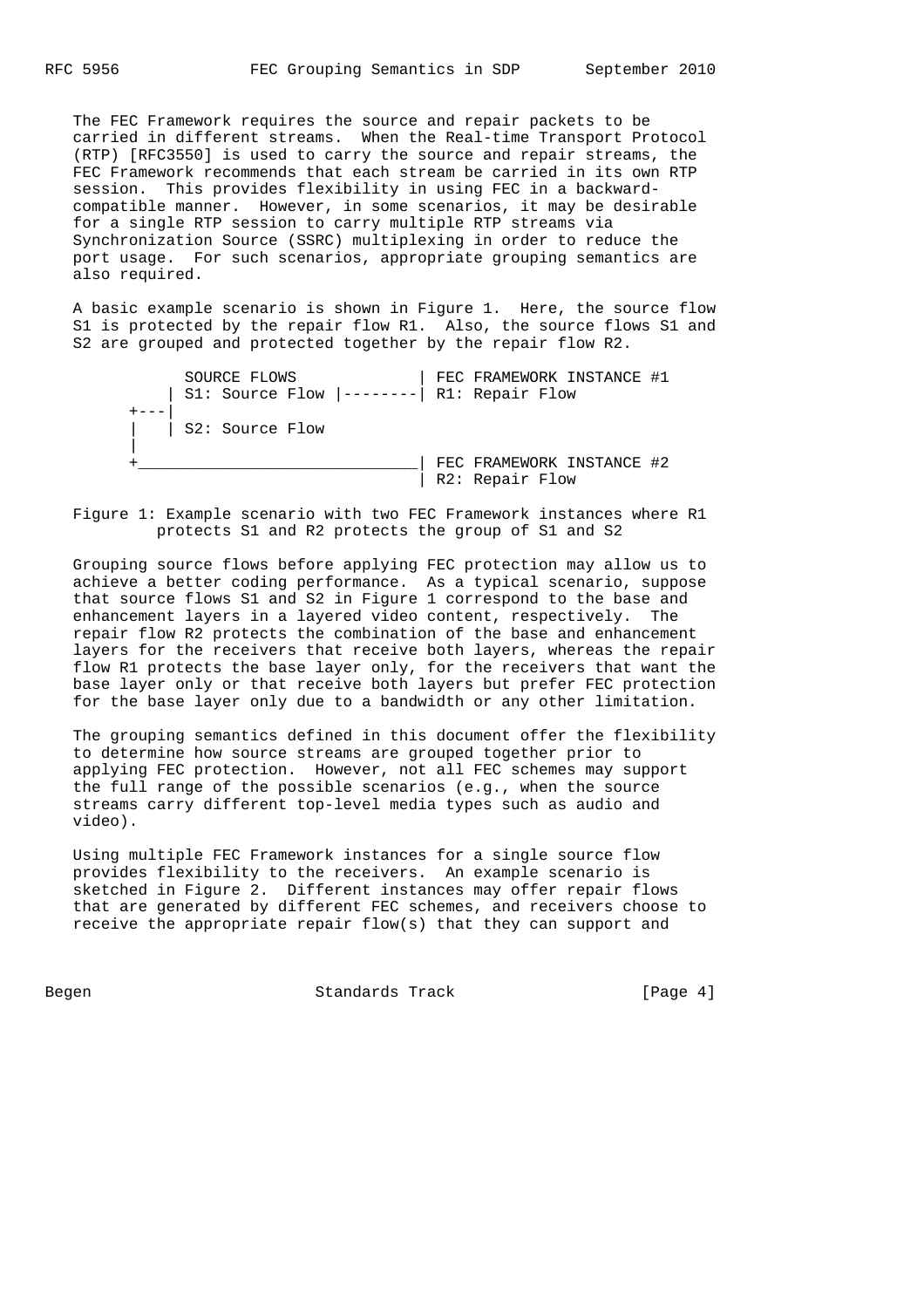decode. Alternatively, different instances (whether or not they use the same FEC scheme) may use larger and smaller source block sizes, which accommodate the receivers that have looser and tighter latency requirements, respectively. In addition, different instances may also provide FEC protection at different redundancy levels. This is particularly useful in multicast scenarios where different receivers may experience different packet loss rates and each receiver can choose the repair flow that is tailored to its needs.

 SOURCE FLOWS | FEC FRAMEWORK INSTANCE #1 S3: Source Flow |---------| R3: Repair Flow | |---------| FEC FRAMEWORK INSTANCE #2 | R4: Repair Flow

 Figure 2: Example scenario with two FEC Framework instances, each with a single repair flow protecting the same source flow S3

2. Requirements Notation

 The key words "MUST", "MUST NOT", "REQUIRED", "SHALL", "SHALL NOT", "SHOULD", "SHOULD NOT", "RECOMMENDED", "MAY", and "OPTIONAL" in this document are to be interpreted as described in [RFC2119].

- 3. Requirements and Changes from RFC 4756
- 3.1. FEC Grouping Requirements

 As illustrated in the introduction and based on the FEC Framework [FEC-FRAMEWK], the SDP grouping semantics for FEC must support the ability to indicate that:

- 1. A given source flow is protected by multiple different FEC schemes.
- 2. Multiple repair flows are associated with a given FEC scheme.
- 3. Multiple source flows are grouped prior to applying FEC protection.
- 4. One or more repair flows protect a group of source flows.

Begen Standards Track [Page 5]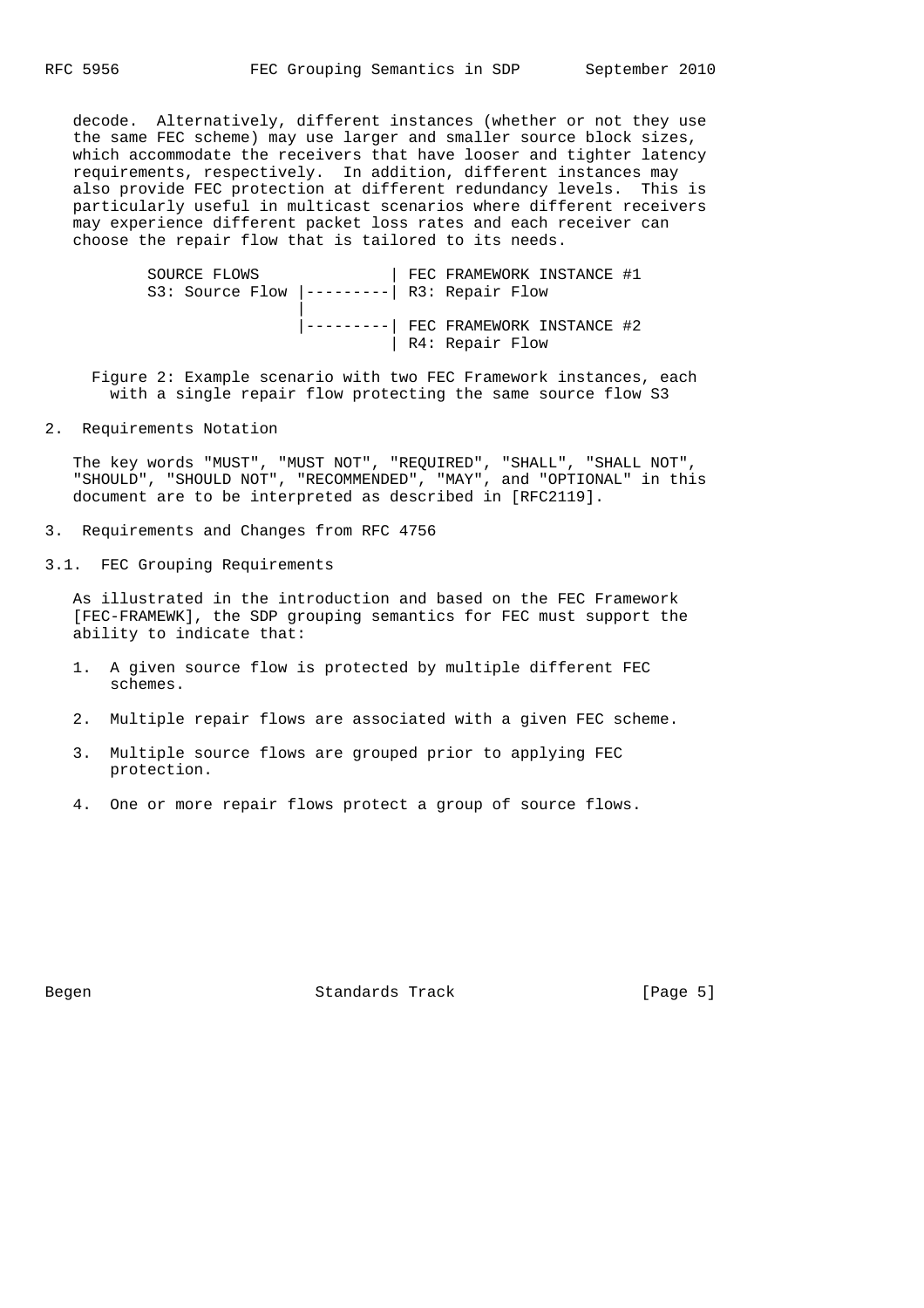### 3.2. Source and Repair Flow Associations

 The FEC grouping semantics defined in this document and the SDP "group" attribute defined in [RFC5888] are used to associate source and repair flows. This document also specifies how the "group" attribute is used to group multiple repair flows with one or more source flows.

 Note that [RFC5888] obsoleted [RFC3388] to allow an "m" line identified by its "mid" attribute to appear in more than one "a=group" line using the same semantics. With this change and the definitions contained in this document of the FEC grouping semantics, a sender can indicate the specific associations between the source and repair flows, and a receiver can determine which repair flow(s) protect which source flow(s).

 This document defines the FEC grouping semantics and obsoletes [RFC4756]. Implementations compliant with this document MUST use the semantics introduced in Sections 4.1 and 4.3. In addition to complying with the requirements defined in Sections 4.1 and 4.3, implementations are RECOMMENDED to support the "FEC" semantics specified in Section 4.4 for backward-compatibility reasons in scenarios described in Section 4.5.

### 3.3. Support for Additivity

 The FEC Framework [FEC-FRAMEWK] describes support for additive repair flows. Additivity among the repair flows means that multiple repair flows may be decoded jointly to improve the recovery chances of the missing packets in a single or the same set of source flows. Additive repair flows can be generated by the same FEC scheme or different FEC schemes.

 For example, in Figure 3, the repair flows R5 and R6 may be additive within the FEC Framework instance #1. Alternatively, all three repair flows R5, R6, and R7 could be additive, too.

| SOURCE FLOWS    |  | FEC FRAMEWORK INSTANCE #1    |  |
|-----------------|--|------------------------------|--|
| S4: Source Flow |  | R5: Repair Flow              |  |
|                 |  | R6: Repair Flow              |  |
|                 |  |                              |  |
|                 |  | -- FEC FRAMEWORK INSTANCE #2 |  |
|                 |  | R7: Repair Flow              |  |

 Figure 3: Example scenario with two FEC Framework instances where two repair flows in the first instance and a single repair flow in the second instance protect the same source flow S4

Begen Standards Track [Page 6]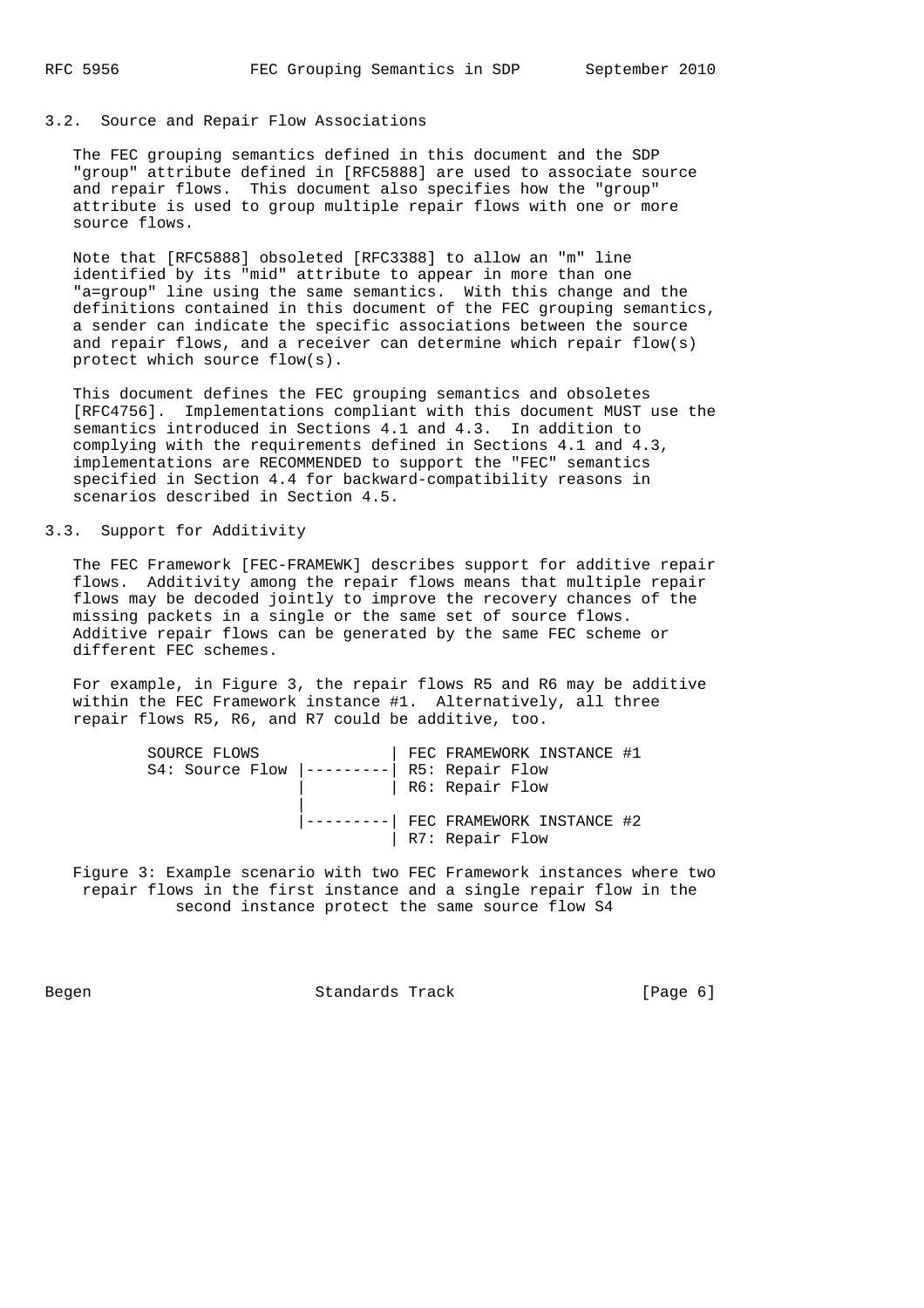This document defines the mechanisms to support additive repair flows that were not included in [RFC4756].

#### 4. FEC Grouping

4.1. "FEC-FR" Grouping Semantics

 Each "a=group" line is used to indicate an association relationship between the source and repair flows. The flows included in one "a=group" line are called an FEC group. If there is more than one repair flow included in an FEC group, these repair flows MUST be considered to be additive. Repair flows that are not additive MUST be indicated in separate FEC groups. However, if two (or more) repair flows are additive in an FEC group, it does not necessarily mean that these repair flows will also be additive in any other FEC group. Generally, in order to express multiple relations between the source and repair flows, each source and repair flow MAY appear in more than one FEC group.

 Using the framework in [RFC5888], this document defines "FEC-FR" as the grouping semantics to indicate support for the FEC Framework features.

 The "a=group:FEC-FR" semantics MUST be used to associate the source and repair flows except when the source and repair flows are specified in the same media description, i.e., in the same "m" line (see Section 4.3). Note that additivity is not necessarily a transitive relationship. Thus, each set of additive repair flows MUST be stated explicitly in SDP, as illustrated in the example below.

4.2. SDP Example

 For the scenario sketched in Figure 1, we need to write the following SDP:

Begen Standards Track [Page 7]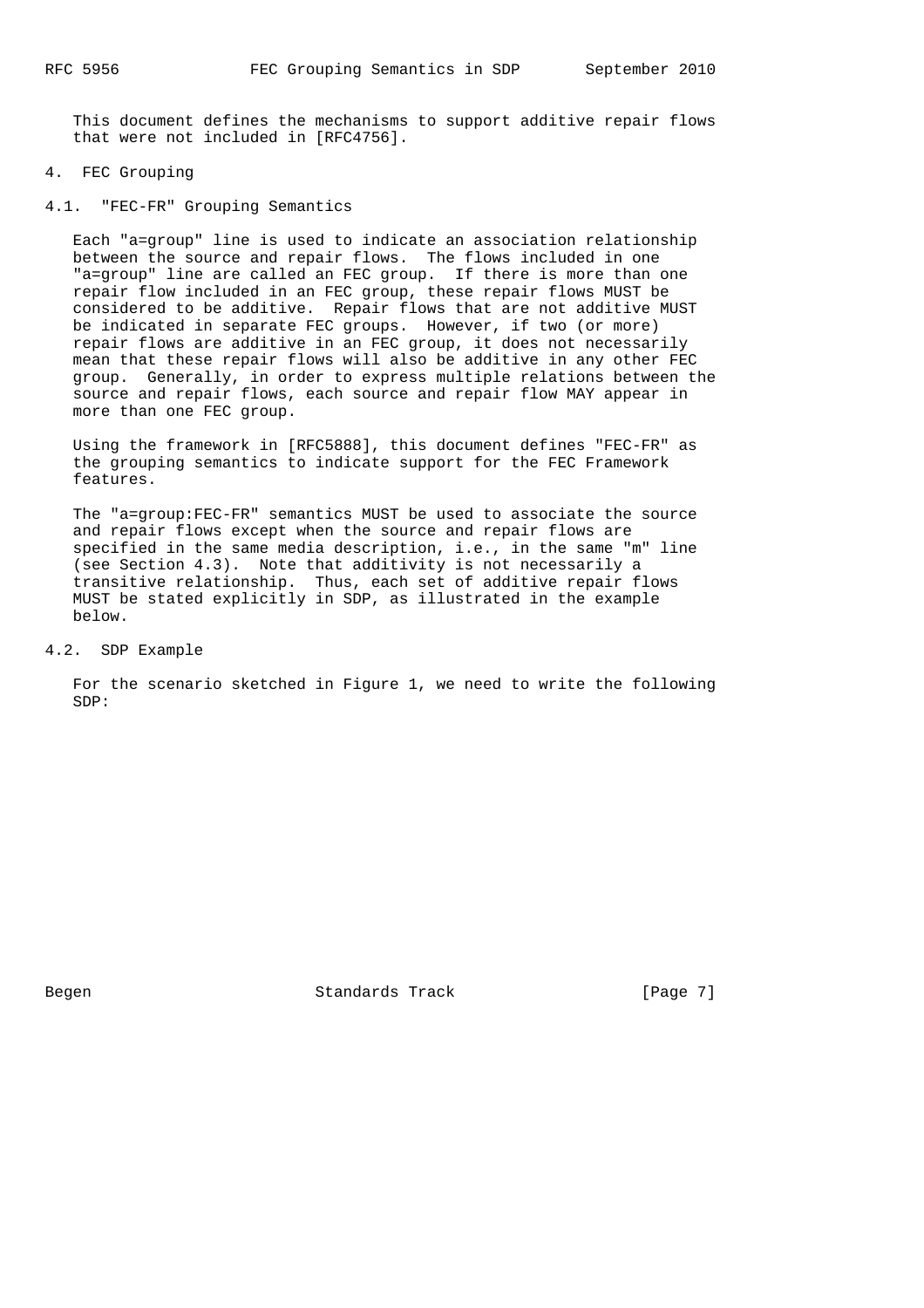$v=0$  o=ali 1122334455 1122334466 IN IP4 fec.example.com s=FEC Grouping Semantics  $t=0$  0 a=group:FEC-FR S1 R1 a=group:FEC-FR S1 S2 R2 m=video 30000 RTP/AVP 100 c=IN IP4 233.252.0.1/127 a=rtpmap:100 MP2T/90000 a=mid:S1 m=video 30000 RTP/AVP 101 c=IN IP4 233.252.0.2/127 a=rtpmap:101 MP2T/90000 a=mid:S2 m=application 30000 RTP/AVP 110 c=IN IP4 233.252.0.3/127 a=rtpmap:110 1d-interleaved-parityfec/90000  $a=fmtp:110 L=5; D=10; repair-window=200000$  a=mid:R1 m=application 30000 RTP/AVP 111 c=IN IP4 233.252.0.4/127 a=rtpmap:111 1d-interleaved-parityfec/90000  $a=fmtp:111 L=10; D=10; repair-window=400000$ a=mid:R2

 In this example, the source and repair flows are carried in their own RTP sessions, and the grouping is achieved through the "a=group:FEC-FR" lines.

 For the additivity example, let us consider the scenario sketched in Figure 3. Suppose that repair flows R5 and R6 are additive but repair flow R7 is not additive with any of the other repair flows. In this case, we must write

 a=group:FEC-FR S4 R5 R6 a=group:FEC-FR S4 R7

If none of the repair flows is additive, we must write

 a=group:FEC-FR S4 R5 a=group:FEC-FR S4 R6 a=group:FEC-FR S4 R7

Begen Standards Track [Page 8]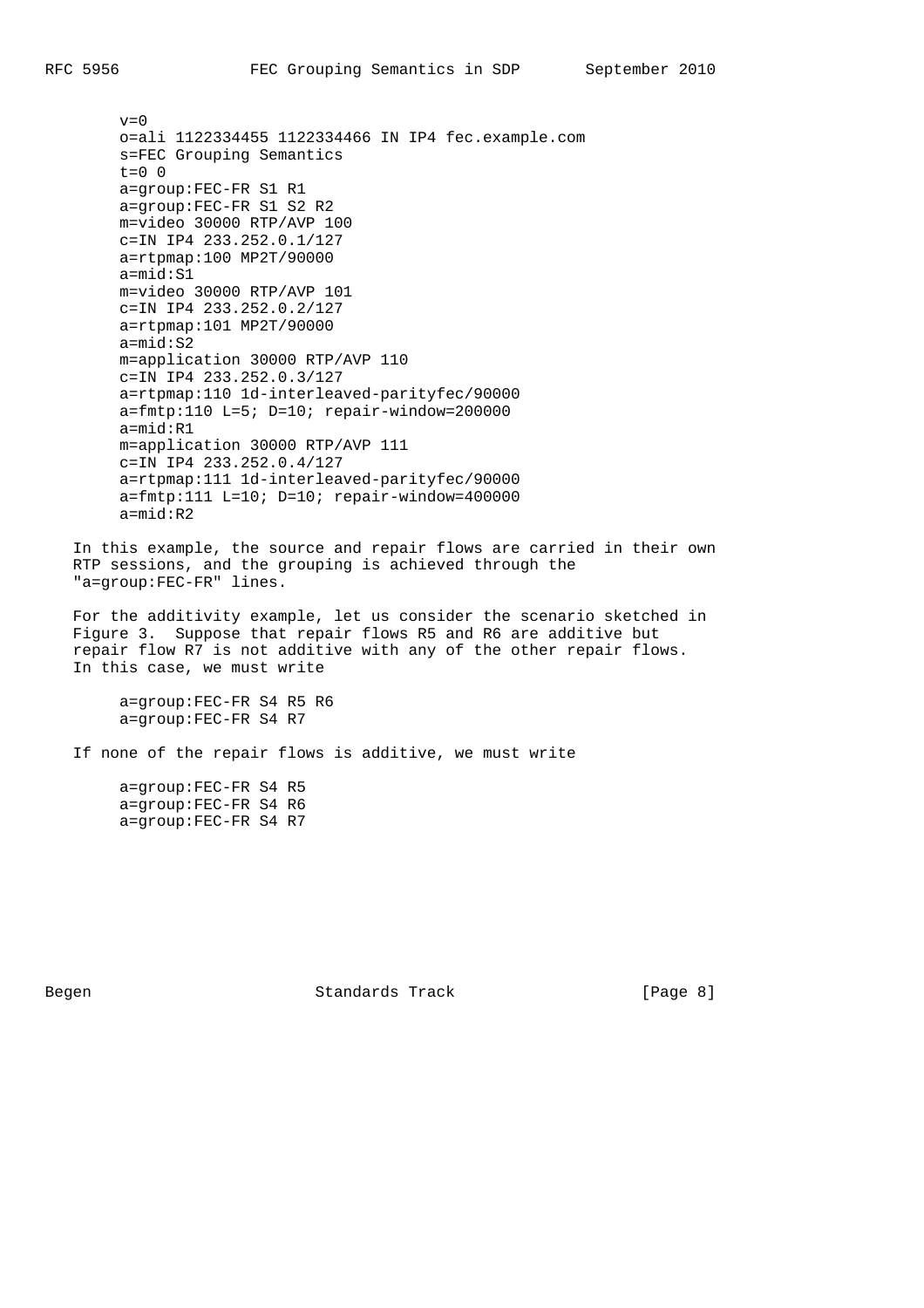# 4.3. FEC Grouping for SSRC-Multiplexed RTP Streams

 [RFC5576] defines an SDP media-level attribute, called "ssrc-group", for grouping the RTP streams that are SSRC multiplexed and carried in the same RTP session. The grouping is based on the Synchronization Source (SSRC) identifiers. Since SSRC-multiplexed RTP streams are defined in the same "m" line, the "group" attribute cannot be used.

 This section specifies how FEC is applied to source and repair flows for SSRC-multiplexed streams using the "ssrc-group" attribute [RFC5576]. This section also specifies how the additivity of the repair flows is expressed for the SSRC-multiplexed streams.

 The semantics of "FEC-FR" for the "ssrc-group" attribute are the same as those defined for the "group" attribute, except that the SSRC identifiers are used to designate the FEC grouping associations: a=ssrc-group:FEC-FR \*(SP ssrc-id) [RFC5576].

 The SSRC identifiers for the RTP streams that are carried in the same RTP session MUST be unique per [RFC3550]. However, the SSRC identifiers are not guaranteed to be unique among different RTP sessions. Thus, the "ssrc-group" attribute MUST only be used at the media level [RFC5576].

 Let us consider the following scenario where there are two source flows (e.g., one video and one audio) and a single repair flow that protects only one of the source flows (e.g., video). Suppose that all these flows are separate RTP streams that are SSRC multiplexed in the same RTP session.

> SOURCE FLOWS | FEC FRAMEWORK INSTANCE #1 S5: Source Flow |--------| R8: Repair Flow S6: Source Flow

 Figure 4: Example scenario with one FEC Framework instance where a single repair flow protects only one of the source flows

The following SDP describes the scenario sketched in Figure 4.

Begen Standards Track [Page 9]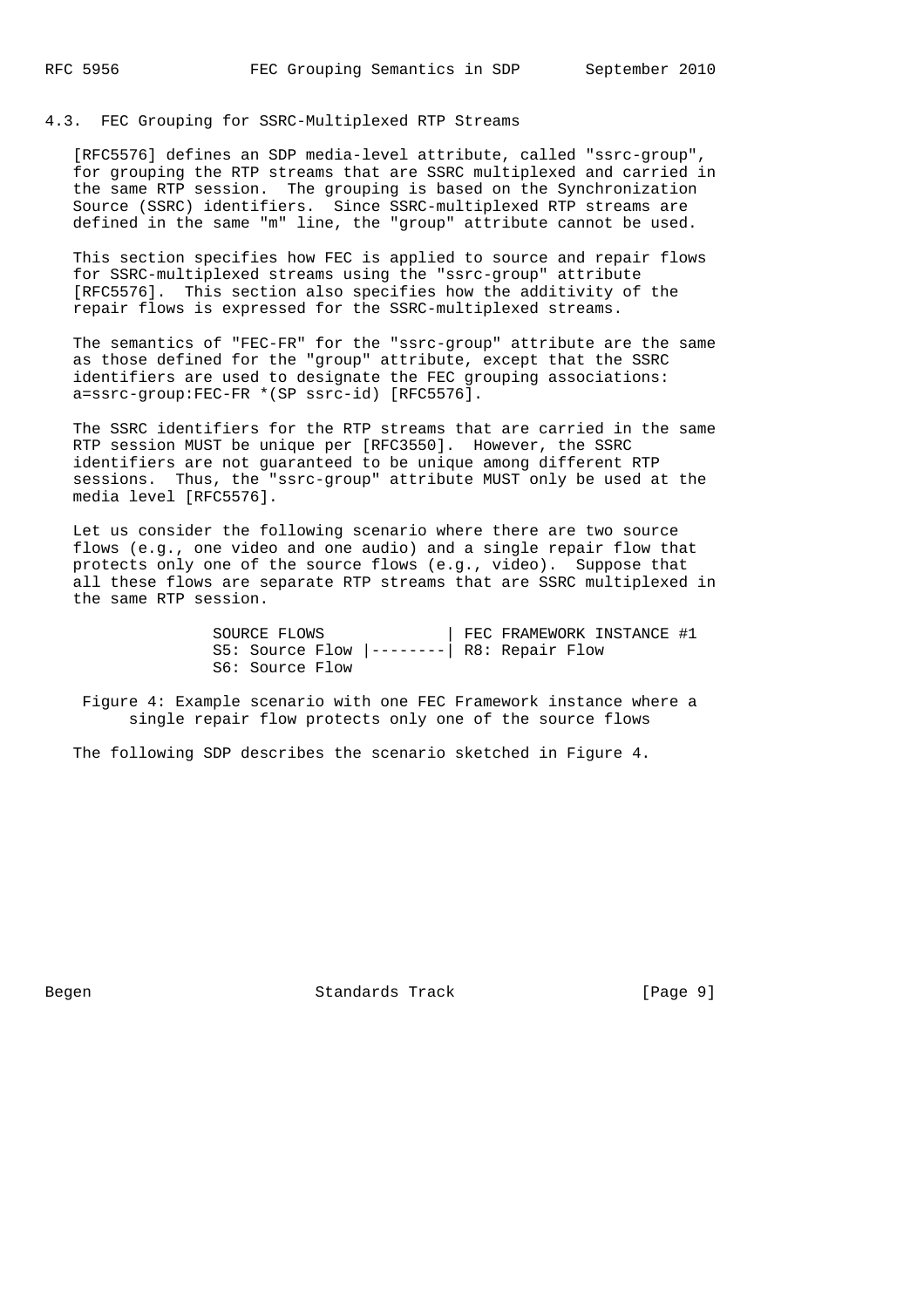$v=0$  o=ali 1122334455 1122334466 IN IP4 fec.example.com s=FEC Grouping Semantics for SSRC Multiplexing  $t=0$  0 m=video 30000 RTP/AVP 100 101 110 c=IN IP4 233.252.0.1/127 a=rtpmap:100 JPEG/90000 a=rtpmap:101 L16/32000/2 a=rtpmap:110 1d-interleaved-parityfec/90000  $a=fmtp:110 L=5; D=10; repair-window=200000$  a=ssrc:1000 cname:fec@example.com a=ssrc:1010 cname:fec@example.com a=ssrc:2110 cname:fec@example.com a=ssrc-group:FEC-FR 1000 2110 a=mid:Group1

 Note that in actual use, SSRC values, which are random 32-bit numbers, may be much larger than the ones shown in this example. Also, note that before receiving an RTP packet for each stream, the receiver cannot know which SSRC identifier is associated with which payload type.

 The additivity of the repair flows is handled in the same way as described in Section 4.2. In other words, the repair flows that are included in an "a=ssrc-group" line MUST be additive. Repair flows that are not additive MUST be indicated in separate "a=ssrc-group" lines.

## 4.4. "FEC" Grouping Semantics

 This document deprecates the usage of the "FEC" semantics. Sessions negotiated between two endpoints implementing this specification MUST use the "FEC-FR" semantics and not the "FEC" semantics. Section 4.5 details how an implementation supporting this specification detects peers that do not support this specification (based on their SDP answer to the initial offer). When this occurs, the offering implementation SHOULD initiate a new offer using the "FEC" semantics as defined in this section.

 The "FEC" grouping semantics had been originally introduced in [RFC4756]. The "FEC" semantics used the "a=group" line from [RFC3388] to form an FEC group to indicate the association relationship between the source and repair flows.

 In the "FEC" semantics, a source or repair flow can only appear in a single "a=group:FEC" line. Thus, all the source and repair flows that are somehow related to each other have to be listed in the same "a=group:FEC" line. For example, for the scenario sketched in

Begen Standards Track [Page 10]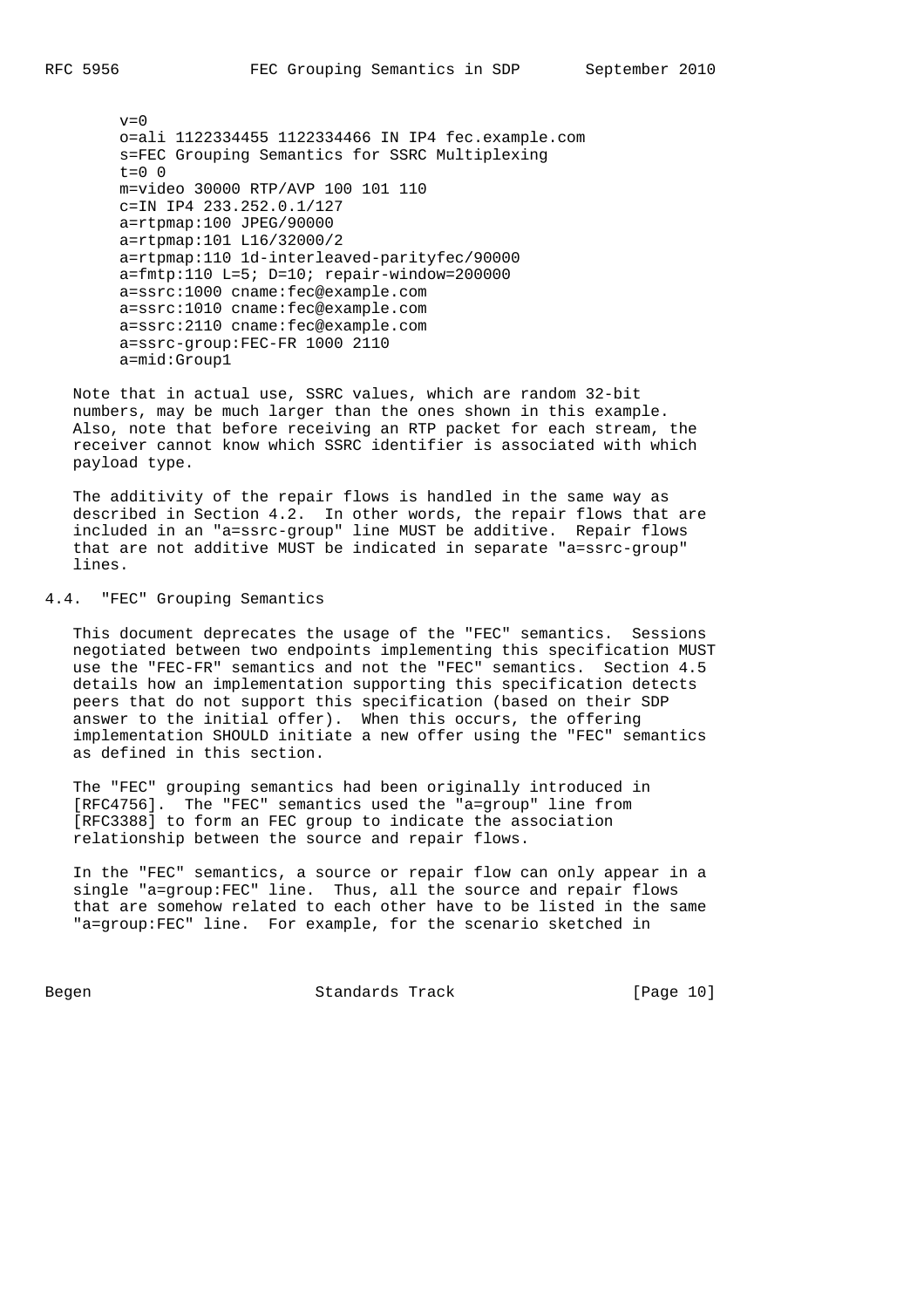Figure 1, we have to write "a=group:FEC S1 S2 R1 R2" regardless of which repair flows protect which particular source flows. Similarly, for the scenario sketched in Figure 3, we have to write "a=group:FEC S4 R5 R6 R7" regardless of which repair flows are additive. However, the interpretation of these lines would be ambiguous.

 In certain simple scenarios, such as where there is one source flow and one repair flow, these limitations may not be a concern. In Offer/Answer model scenarios, when the "FEC-FR" semantics are not understood by the answerer, the "FEC" semantics can be offered, as long as the "FEC" semantics provide an exact association among the source and repair flows and do not create any ambiguity. See Section 4.5 for details.

4.5. SDP Offer/Answer Model and RFC 4756 Backward-Compatibility Considerations

 When offering FEC grouping using SDP in an Offer/Answer model [RFC3264], the following considerations apply.

 A node that is receiving an offer from a sender may or may not understand line grouping. It is also possible that the node understands line grouping but it does not understand the "FEC-FR" semantics. From the viewpoint of the sender of the offer, these cases are indistinguishable.

 Implementations are RECOMMENDED to support the "FEC" semantics specified in Section 4.4 for backward-compatibility reasons. If the sender of the offer supports the "FEC" semantics, it SHOULD fall back to using the "FEC" semantics when the "FEC-FR" semantics are not understood by the node.

 When a node is offered a session with the "FEC-FR" grouping semantics, but it does not support line grouping or the FEC grouping semantics, as per [RFC5888], the node responds to the offer with one of the following:

o An answer that ignores the grouping attribute.

In this case, if the original sender of the offer

 \* supports the "FEC" semantics described in Section 4.4, it MUST first check whether or not using the "FEC" semantics will create any ambiguity. If using the "FEC" semantics still provides an exact association among the source and repair flows, the sender SHOULD send a new offer using the "FEC" semantics. However, if an exact association cannot be described, it MUST send a new offer without FEC.

Begen Standards Track [Page 11]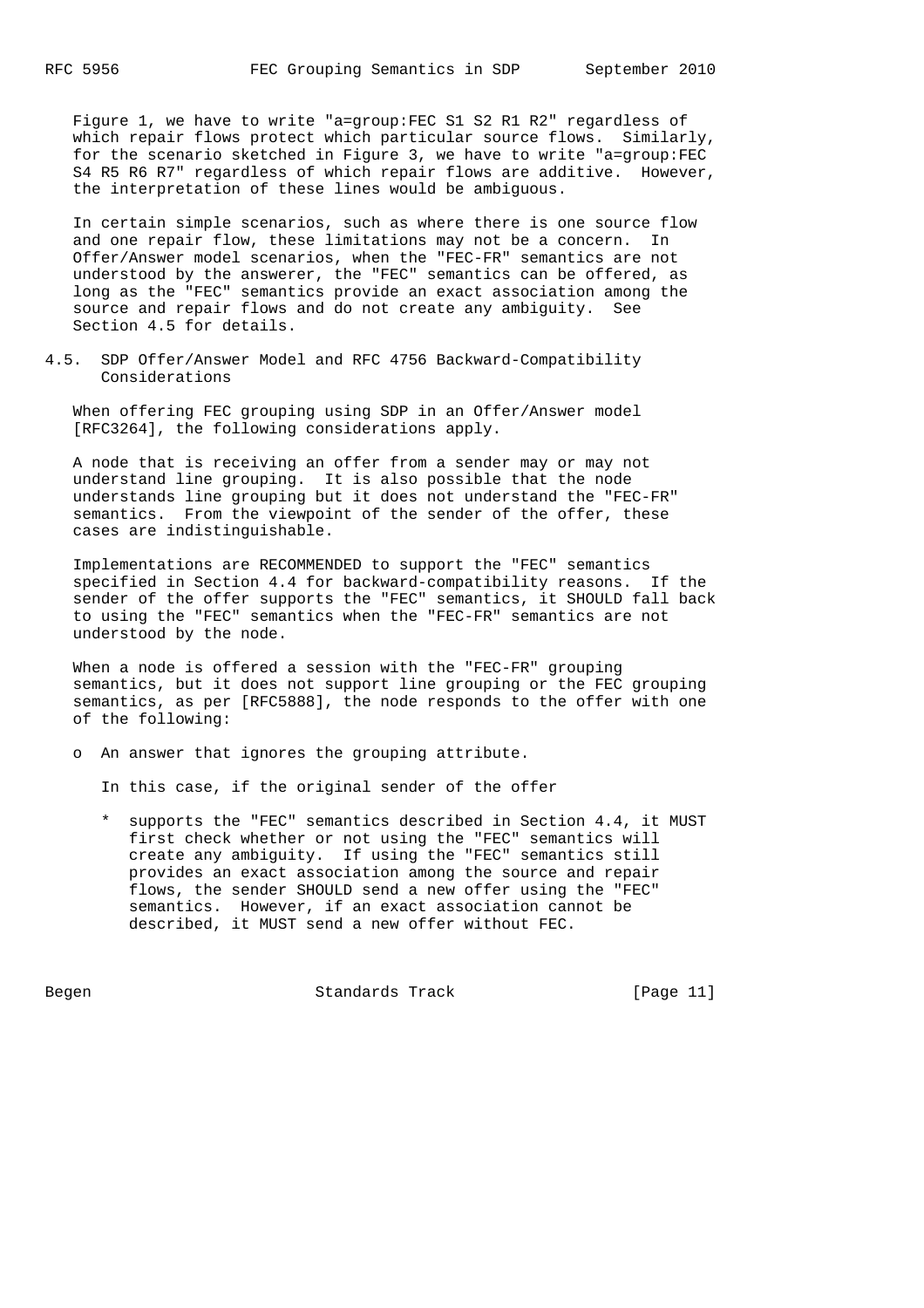- \* does not support the "FEC" semantics described in Section 4.4, it MUST send a new offer without FEC.
- o A refusal to the request (e.g., 488 Not Acceptable Here or 606 Not Acceptable in SIP).

In this case, if the original sender of the offer

- \* supports the "FEC" semantics and still wishes to establish the session, it MUST first check whether or not using the "FEC" semantics will create any ambiguity. If using the "FEC" semantics still provides an exact association among the source and repair flows, the sender SHOULD send a new offer using the "FEC" semantics. However, if an exact association cannot be described, it SHOULD send a new offer without FEC.
- \* does not support the "FEC" semantics described in Section 4.4, it SHOULD send a new offer without FEC.

 In both cases described above, when the sender of the offer sends a new offer with the "FEC" semantics, and the node understands it, the session will be established, and the rules pertaining to the "FEC" semantics will apply.

 As specified in [RFC5888], if the node does not understand the "FEC" semantics, it responds to the offer with either (1) an answer that ignores the grouping attribute or (2) a refusal to the request. In the first case, the sender must send a new offer without FEC. In the second case, if the sender still wishes to establish the session, it should retry the request with an offer without FEC.

5. Security Considerations

 There is a weak threat for the receiver that the FEC grouping can be modified to indicate FEC relationships that do not exist. Such attacks may result in failure of FEC to protect, and/or to mishandle, other media payload streams. The receiver SHOULD do an integrity check on SDP and follow the security considerations of SDP [RFC4566] to trust only SDP from trusted sources.

6. IANA Considerations

 This document registers the following semantics with IANA in the "Semantics for the "group" SDP Attribute" registry under SDP Parameters:

Begen Standards Track [Page 12]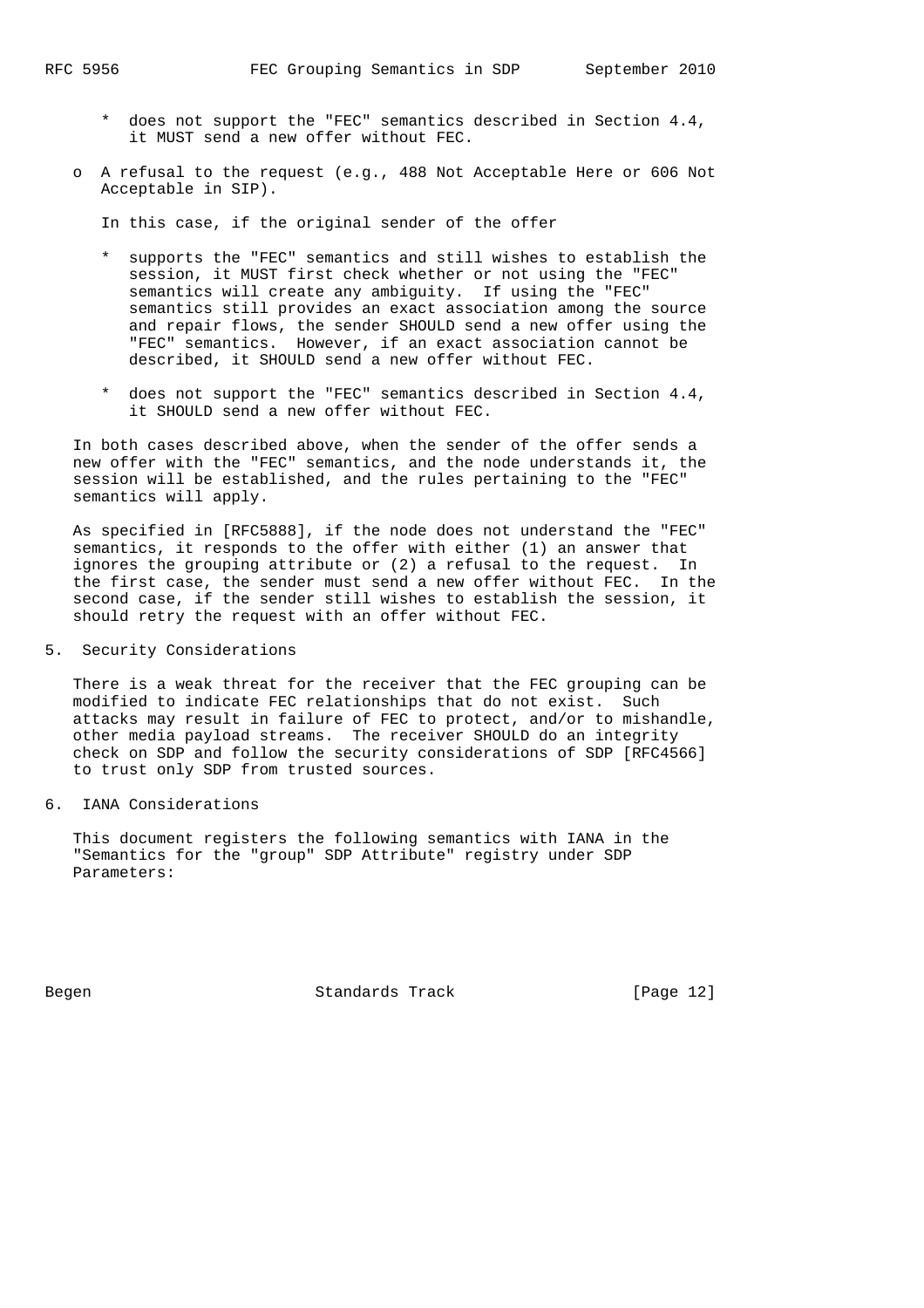| Semantics |                             |                                           | Token Reference  |
|-----------|-----------------------------|-------------------------------------------|------------------|
|           |                             |                                           |                  |
|           |                             | Forward Error Correction (Deprecated) FEC | [RFC5956]        |
|           | Forward Error Correction FR |                                           | FEC-FR [RFC5956] |

 This document also registers the following semantics with IANA in the "Semantics for the "ssrc-group" SDP Attribute" registry under SDP Parameters:

| Token     | Semantics                   | Reference |
|-----------|-----------------------------|-----------|
|           |                             |           |
| $FF.C-FR$ | Forward Error Correction FR | [RFC5956] |

7. Acknowledgments

 Some parts of this document are based on [RFC4756]. Thus, the author would like to thank those who contributed to [RFC4756]. Also, thanks to Jonathan Lennox, who has contributed to Section 4.3; and Jean-Francois Mule, who has reviewed this document in great detail and suggested text edits.

- 8. References
- 8.1. Normative References

| [RFC2119] | Bradner, S., "Key words for use in RFCs to Indicate<br>Requirement Levels", BCP 14, RFC 2119, March 1997.                                               |
|-----------|---------------------------------------------------------------------------------------------------------------------------------------------------------|
| [RFC3264] | Rosenberg, J. and H. Schulzrinne, "An Offer/Answer<br>Model with Session Description Protocol (SDP)",<br>RFC 3264, June 2002.                           |
| [RFC3550] | Schulzrinne, H., Casner, S., Frederick, R., and V.<br>Jacobson, "RTP: A Transport Protocol for Real-Time<br>Applications", STD 64, RFC 3550, July 2003. |
| [RFC4566] | Handley, M., Jacobson, V., and C. Perkins, "SDP:<br>Session Description Protocol", RFC 4566, July 2006.                                                 |
| [RFC5576] | Lennox, J., Ott, J., and T. Schierl, "Source-Specific<br>Media Attributes in the Session Description Protocol<br>(SDP)", RFC 5576, June 2009.           |
|           |                                                                                                                                                         |

 [RFC5888] Camarillo, G. and H. Schulzrinne, "The Session Description Protocol (SDP) Grouping Framework", RFC 5888, June 2010.

Begen Standards Track [Page 13]